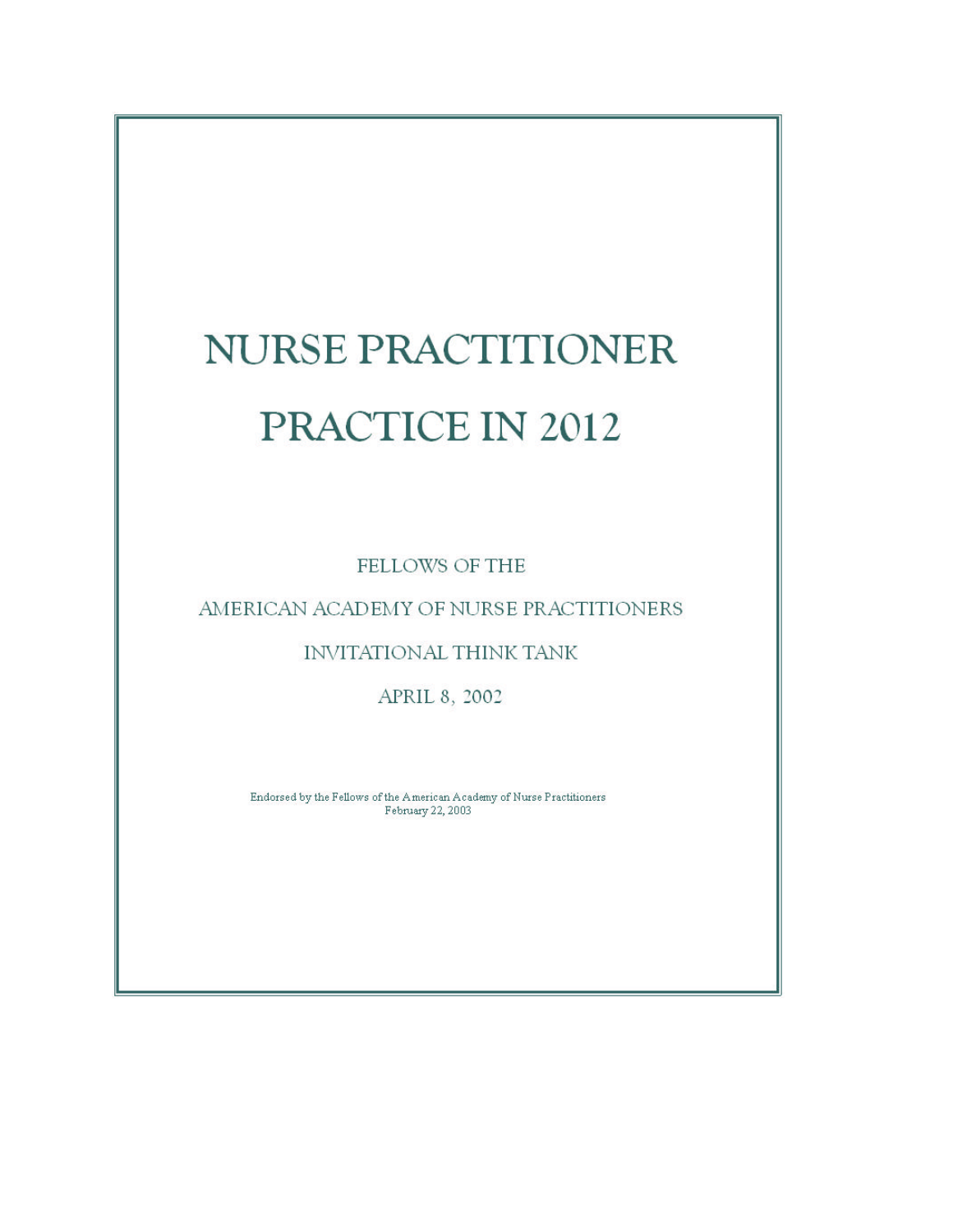# **NURSE PRACTITIONER PRACTICE IN 2012 MEETING THE HEALTH CARE NEEDS OF TOMORROW**

#### **Introduction**

An examination of The Institute of Medicine report on the future of health care in the 21st century reveals three major gaps in the current health care delivery system that must be changed in order to facilitate improvement in the nation's delivery of health care and the health status of the nation. Those gaps occur in the areas of patient safety, quality of care and prevention and treatment of chronic diseases. Correcting the gaps calls for "fundamental changes" in the organization and delivery of health care in the United States. The Institute suggests that all health related organizations adopt as their explicit purpose, the reduction of "the burden of illness, injury and disability" and the improvement of "the health and functioning of the people of the United States". The Institute further recommends that those organizations should pursue six major aims: safe, effective, patient-centered, timely, efficient and equitable patient care..(Institute of Medicine, 2001)

In their report for the Kellogg foundation, the Economic and Social Research Institute speaks to the problem of access to care, particularly for members of the population under the age of 65, who are in the current workforce. The Institute identifies lack of insurance, linguistic, cultural, racial, geographic and organizational factors as "impediments that jeopardize the health" of a significant number of people in this country. Those without access that do not fall into the workforce category, are individuals and families who cannot afford to self insure or do not qualify for government programs that would provide health care to them.(Meyer and Silow-Carroll, 2000).

Likewise the Healthy People 2010 Focus Areas to meet their 2010 goals of increased life expectancy and quality of life include: access to care, the prevention and treatment of more than twelve chronic diseases and disabilities and multiple safety and preventive health agendas.(U.S. Public Health Service:2001). All of the identified needs for change in the coming decade identified by these three groups focus on what nurse practitioners do best....provide high quality cost effective care to vulnerable and nonvulnerable populations in a safe, effective, patient-centered, timely, efficient and equitable manner.

In April of 2002, a think tank comprised of representatives of 25 national, state and local organizations representing nurse practitioners, convened to consider the current and future health care status and needs of the country's population, the roles nurse practitioners should have in meeting those needs, and the positions and activities that the nurse practitioner community would need to undertake to facilitate the implementation of those roles. The group considered their view of the status of health care in the coming decade, the role nurse practitioners should undertake in that system and the changes and positions nurse practitioners would need to undertake to fulfill that role.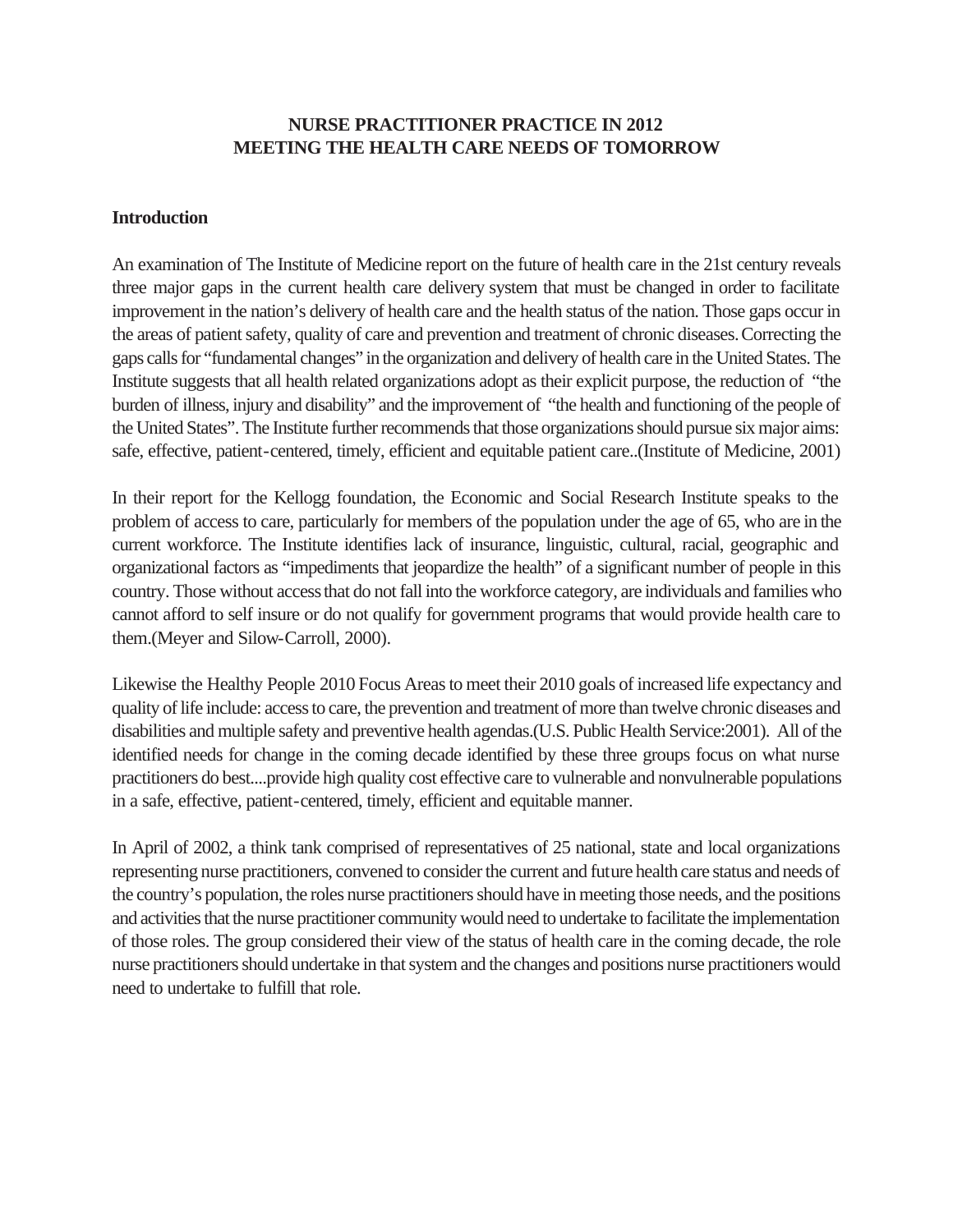# **Health Care for 2012**

It is the view of the consensus group that health care in the coming decade will have a global perspective, not previously experienced by health care providers or populations in this country. With the development of global economies, the shrinking of travel time between countries, the universal spread of diseases, such as HIV and the increasing tension produced by the events of September 11, 2001, thinking about health care strictly at the national level was felt to be too narrow. Recognizing that nothing is absolutely predictable for the future of the health care system, the consensus group identified several factors that were consistent with the finding of the Institute of Medicine and the Economic and Social Research Institute regarding the status and future of health care in the next decade.

It is increasingly clear that technology, particularly that which is computer based, will permeate all of health care. Issues of ethical delivery of health care and the protection of patient privacy will increase. In addition, the events of September 11, 2001, will have a significant impact on the health care system, leading to increased emphasis on, and attention to, prevention and treatment of outcomes of bioterrorism. With the predicted increase in chronic disease, more emphasis will need to be placed on the implementation of sound primary care principles for all citizens. Health promotion and disease prevention will be the cornerstone of primary health care. Outcomes based research will need to drive health care approaches in a widening health care arena that will reintroduce the environment to the concept of health care.

By 2012, it is anticipated that there will be a better educated patient population, that consumers will take more responsibility for their own care, and that patient care will be focused on patient needs and values. It is expected that the health care system will be altered significantly, that the major focus will be on outpatient care, and that patient needs will be matched with provider competency.

# **Nurse practitioners**

Based on their educational preparation and expertise, nurse practitioners should be at the forefront of health care in the evolving health care system of the future. To that end, it is expected that nurse practitioners will be the front line provider of primary care, as well as the provider of specialty care according to their nurse practitioner preparation. They will be leaders in the health care arena, serving as resources not only to patients, but to other providers, policy makers and the public. They will advocate for patients through the lifespan and in end of life care. They will be skilled providers of health care services to vulnerable populations who have little or no access to care, as well as those who are insured through employers, the government or other private pay health care systems.

Examining the Ten Simple Rules for the 21st-Century Health Care System developed by the Institute of Medicine, (Institute of Medicine, 2001), nurse practitioners are particularly suited to provide leadership in the health care of the future. The ten rules emphasize continuity of care, customization of care based on patient needs and values, anticipatory guidance, patient control of health care, cost effective approaches to care, cooperation among clinicians, evidenced based decision making and utilization of principles of sharing knowledge and information, all of which reflect the essence of nurse practitioner practice.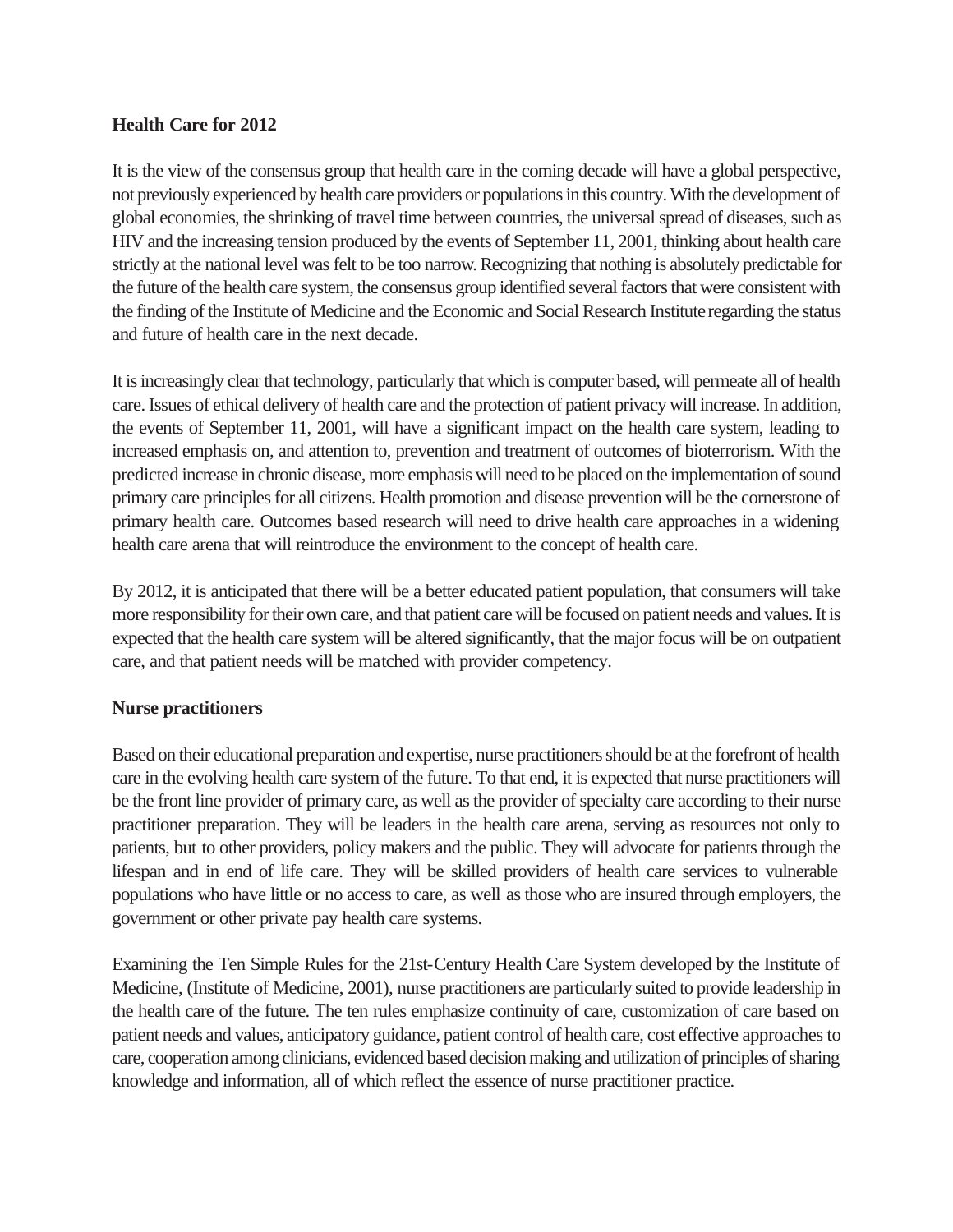### **Goals for Nurse Practitioner Practice for the Year 2012**

In order to accomplish leadership goals for nurse practitioners in the next decade, the following will be accomplished:

# **Education.**

The standardized nurse practitioner educational guidelines and specialty competencies will be utilized by all nurse practitioner educational programs.

The standardized nurse practitioner educational guidelines and specialty competencies will be utilized by all nurse practitioner program accrediting bodies.

The standardized curriculum and competencies guidelines will be utilized by all national nurse practitioner certifying bodies.

Quality educational standards and competencies will be maintained in all educational programs whether they are traditional on site or distance learning programs.

Graduate nursing education for nurse practitioners will be funded adequately by the federal government.

Faculty practice will be recognized within the scholarly achievement framework of the academic setting.

Evidence based research by faculty will be recognized and supported.

Nurse Practitioner residency programs will be facilitated and funded.

#### **Practice**

Consumers will have unfettered access to the services of nurse practitioners

Reimbursement will be based consistently on level of services provided regardless of the provider of services.

Primary care nurse practitioners will be recognized a primary care providers in all health care arenas.

Nurse practitioners will be listed providers in all health care plans according to specialty.

Recognition and titling of nurse practitioner practice will be universal.

Mechanisms for lifelong learning to maintain competency and standards for practice will be maintained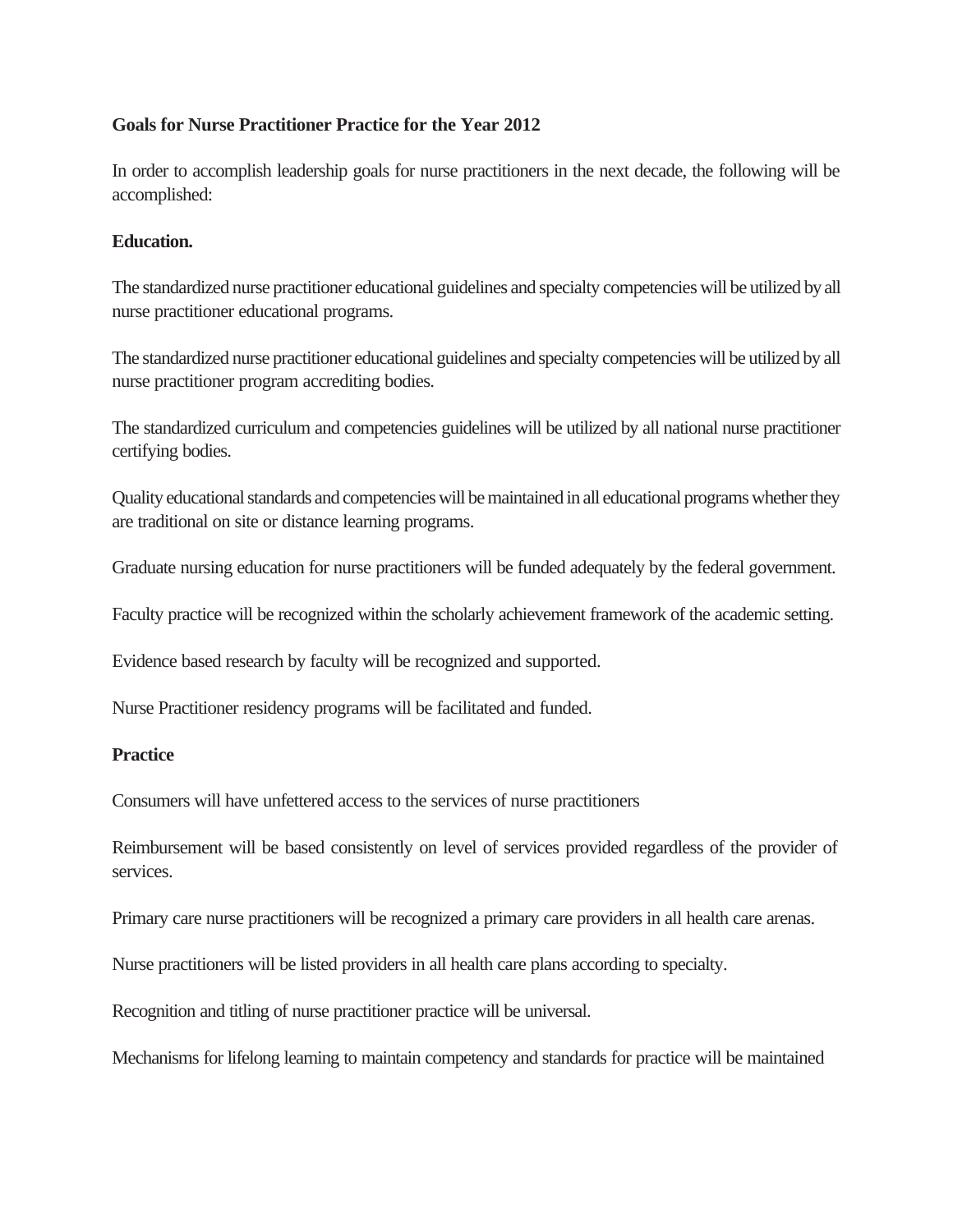### **Research**

Nurse practitioners will create their own research agenda in order to influence: standards and models of care ; marketability of nurse practitioners; policy agendas.

Graduate student participation in research endeavors will be increased.

Nurse practitioner participation in research will be stimulated via: increased continuing education; facilitation of publication of research outcomes; development of systems for mentoring and mentors; development of research networks

Nurse practitioners will increase their involvement in boards participating in research funding at the public and private level.

Nurse practitioners will conduct evidence based and outcomes studies that contribute to the body of knowledge of patient care and nurse practitioner practice.

Nurse practitioners will receive increased funding from government agencies and private foundations for research activities.

#### **Legislation and Regulation**

Nurse practitioners will achieve universal PCP status for primary care nurse practitioners.

Nurse practitioners will be recognized on provider panels for all managed care entities.

Nurse practitioners will achieve reimbursement parity for services provided

Nurse practitioners will practice at their full scope in all states.

Nurse practitioners will be represented in all states either through their own boards or as members of the State Board of Nursing.

Nurse practitioners will increase their presence as legislators in local, state and federal government.

The full scope of practice of nurse practitioners will be accepted and recognized internationally.

Nurse practitioners will increasingly be present at policy tables in local, state and federal government.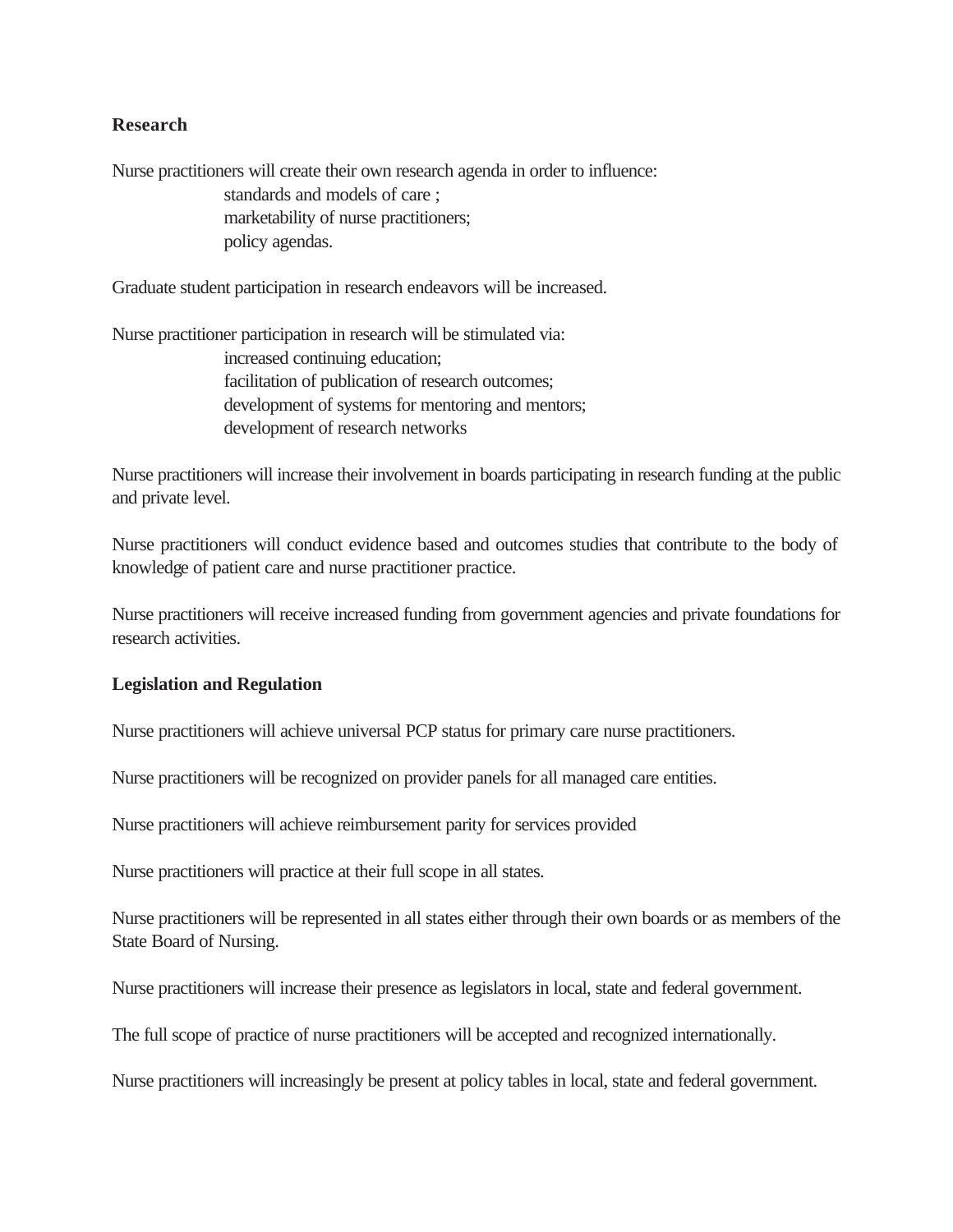#### **References**

Institute of Medicine (2001) Crossing the Quality Chasm., A New Health System for the 21st Century. Washington DC: National Academy Press

Meyer, J and Silow- Sharon, S. (2000) Increasing Access: Building Working Solutions. Washington DC: Economic and Social Research Institute.

U.S. Public Health Service (2001) Healthy People 2010. Washington DC: Government Printing Office

#### **AMERICAN ACADEMY OF NURSE PRACTITIONERS THINK TANK PARTICIPANTS April 8, 2002**

Armstrong, Terri Oncology Nursing Society

Bennett, Emily C. National Certification Commission for Obstetric, Gynecologic and Neonatal Nursing

Cora, Virginia L. National Conference of Gerontologic Nurse **Practitioners** 

Counts, Mona Think Tank Committee American Academy of Nurse Practitioners Fellows

De Peralta, Teresa Forum for Nurses in Advanced Practice (NJ St Nurse Assoc)

Dempster, Judith Think Tank Committee American Academy of Nurse Practitioners Fellows

Didedo, Cynthia L. Northeast Ohio Nurse Practitioner Association

George, Gwendolyn Louisiana Advanced Nurse Practitioners Graziano, Marjarie Uniformed Nurse Practitioner Assoc.

Hawkins, Elizabeth National Certification Board of Pediatric Nurse Practitioners and Nurses

Lee, Susan K. Council of Advanced Practice Nurses of Indiana

Miers, Linda J. Acute Care Nurse Practitioners National Planning Committee

Peterson, Earlene W. Advanced Practice Nurses and Physicians Assistants Alliance of Southern Colorado

Resnick, Barbara Co-Chair, American Academy of Nurse Practitioners Fellows

Ross, Beverly E. National Organization of Veterans Administration

Rustic, Dee